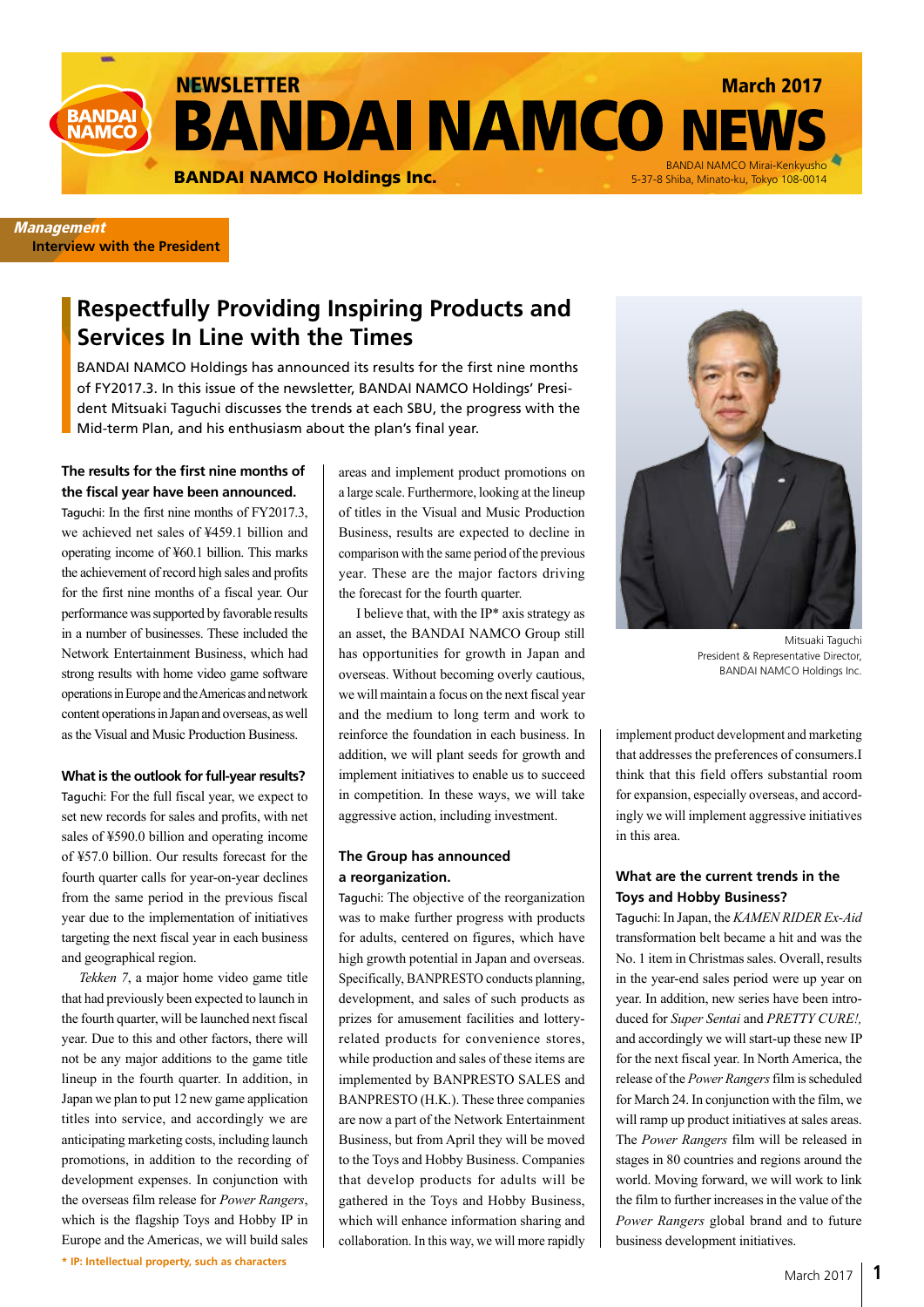# **Incubating established IP, with a focus on overseas markets**

# **What is the situation in the Network Entertainment Business?**

Taguchi: In home video game software, in 2017 we will implement worldwide launches of new *Tekken* and *Ace Combat* titles. In addition, we will also take steps to address popular new platforms, such as PlayStation VR and Nintendo Switch. In game applications and other network content, we will continue to aggressively introduce new titles in Japan and overseas. These titles are highly anticipated by customers, and accordingly we will work to enhance game quality and to step up our promotional initiatives. In the amusement business, we have started to implement initiatives that integrate facilities and machines and leverage BANDAI NAMCO's distinctive strengths. Last summer, our limited-time VR research facility became a topic of conversation, and moving forward we will strive to apply the knowledge gained through this facility as we take the next step, so please look forward to these developments.

# **What are the conditions in the Visual and Music Production Business?**

Taguchi: This business has grown from the previous focus on packaged products to include other content outlets, such as live events and related goods. Consequently, it has become possible to develop the IP business through a wider range of initiatives. In the future, we will continue taking steps to expand our IP lineup, such as *LoveLive! Sunshine!!*, for which the decision has been made to broadcast the second phase of the TV animation, and *Space Battleship Yamato 2202: Warriors of Love*, for which chapter one was shown in theaters in February.

Moreover, from February to March, we also held large-scale live events for *LoveLive! Sunshine!!* and *IDOLM@STER*. We will strive to provide high-quality performances that only we can achieve and to enhance the dynamic world-settings of the IP.

# **It has been a year since the establishment of the IP Strategy Division.**

Taguchi: The IP Strategy Division is focusing on incubation, with an eye on overseas markets, for established IP such as *Mobile Suit Gundam*. We are also making progress with initiatives implemented by each company through products and services, and in addition we are conducting Groupwide measures. This collaboration between the IP Strategy Division and each company has begun to enhance the density of our strategies. Moreover, from April, BANDAI and BANDAI NAMCO Entertainment will each welcome one of the other's directors as a part-time director. In this way, we are working to deepen collaboration within the Group. Moving forward, to bolster new IP creation, in addition to the existing framework, such as Original Star IP Office, we will also consider new frameworks.

# **The Group is approaching the final year of the mid-term plan.**

Taguchi: Our progress is basically in line with the plan. In addition to new initiatives, a major contribution is being made by IP axis strategy measures that we implemented under the previous mid-term plan. In FY2018.3, the final year of the plan, we will aggressively implement initiatives targeting sustained growth over the medium to long term. Overall issues include frameworks for the continual creation of new IP, innovation of established IP in line with the times, and creation of content outlets for the purpose of developing new customers. We will strive to make FY2018.3 a year for generating results from previous initiatives, forecasting future developments, and linking to future success.

The specific initiatives that will be implemented under the next mid-term plan have not yet been finalized, but all of the directors and audit & supervisory board members have conducted deliberations regarding our vision for the group 10 years in the future. We all agreed that the IP axis strategy is the strength of the BANDAI NAMCO Group and that we need to accelerate overseas business development initiatives. We will consider specific strategies for the next three years so that we achieve and reinforce progress in these areas.

# **Honorary Advisor Masaya Nakamura has passed away.**

Taguchi: Mr. Nakamura always paid careful attention to the latest developments at the Group. When I met him on his 90th birthday, we discussed the cola-flavored potato chips that NAMCO developed as an amusement machine prize, and he was very glad to try them. Mr. Nakamura always stressed how adapting to change is necessary to survive in competition, and I believe that he was strongly committed to supporting new products and services. Mr. Nakamura said that our DNA includes adapting to change, in other words, understanding the expectations of customers, staying one step ahead, and providing hospitality that delights them. I can affirm that we will continue to be guided by that spirit in the years ahead, and I would like to offer our prayers that Mr. Nakamura may rest in peace.

# **• Directors at Principal Companies in the BANDAI NAMCO Group** (planned for April 1, 2017)

### **BANDAI NAMCO Holdings Inc.**

| Chairman and Representative Director  | Shukuo Ishikawa  |
|---------------------------------------|------------------|
| President and Representative Director | Mitsuaki Taguchi |
| Director                              | Shuii Ohtsu      |
| Director                              | Yuji Asako       |
| Director (Part-time)                  | Masaru Kawaguchi |
| Director (Part-time)                  | Satoshi Oshita   |
| Director (Part-time)                  | Kazumi Kawashiro |
| Director (Outside)                    | Yuzuru Matsuda   |
| Director (Outside)                    | Satoko Kuwabara  |
| Director (Outside)                    | Mikiharu Noma    |

### **BANDAI CO., LTD.**

| President and Representative Director                | Masaru Kawaguchi  |
|------------------------------------------------------|-------------------|
| Executive Vice President and Representative Director | Yusuke Fukuda     |
| Managing Director                                    | Yoshitaka Tao     |
| Director                                             | Akihiro Sato      |
| Director                                             | Naomi Tobita      |
| Director                                             | Kazuhiro Takenaka |
| Director                                             | Takahiro Mizuno   |
| Director (Part-time)                                 | Kazunori Goka*    |

### **BANDAI NAMCO Entertainment Inc.**

| President and Representative Director | Satoshi Oshita     |
|---------------------------------------|--------------------|
| Managing Director                     | Kazuya Kiyoshima   |
| Managing Director                     | Makoto Asanuma     |
| Director                              | Hirotaka Reizei    |
| Director                              | Nao Udagawa        |
| Director                              | Kazunori Goka      |
| Director (Part-time)                  | Masaaki Tsuii      |
| Director (Part-time)                  | Kazuhiro Takenaka* |

# **BANDAI VISUAL CO., LTD.**

| President and Representative Director | Kazumi Kawashiro |
|---------------------------------------|------------------|
| Senior Managing Director              | Akio Maeda       |
| <b>Executive Director</b>             | Satoshi Kohno    |
| Director                              | Hideyuki Kurita  |
| Director (Part-time)                  | Shunii Inoue     |
| Director (Part-time)                  | Shin Sasaki      |
|                                       |                  |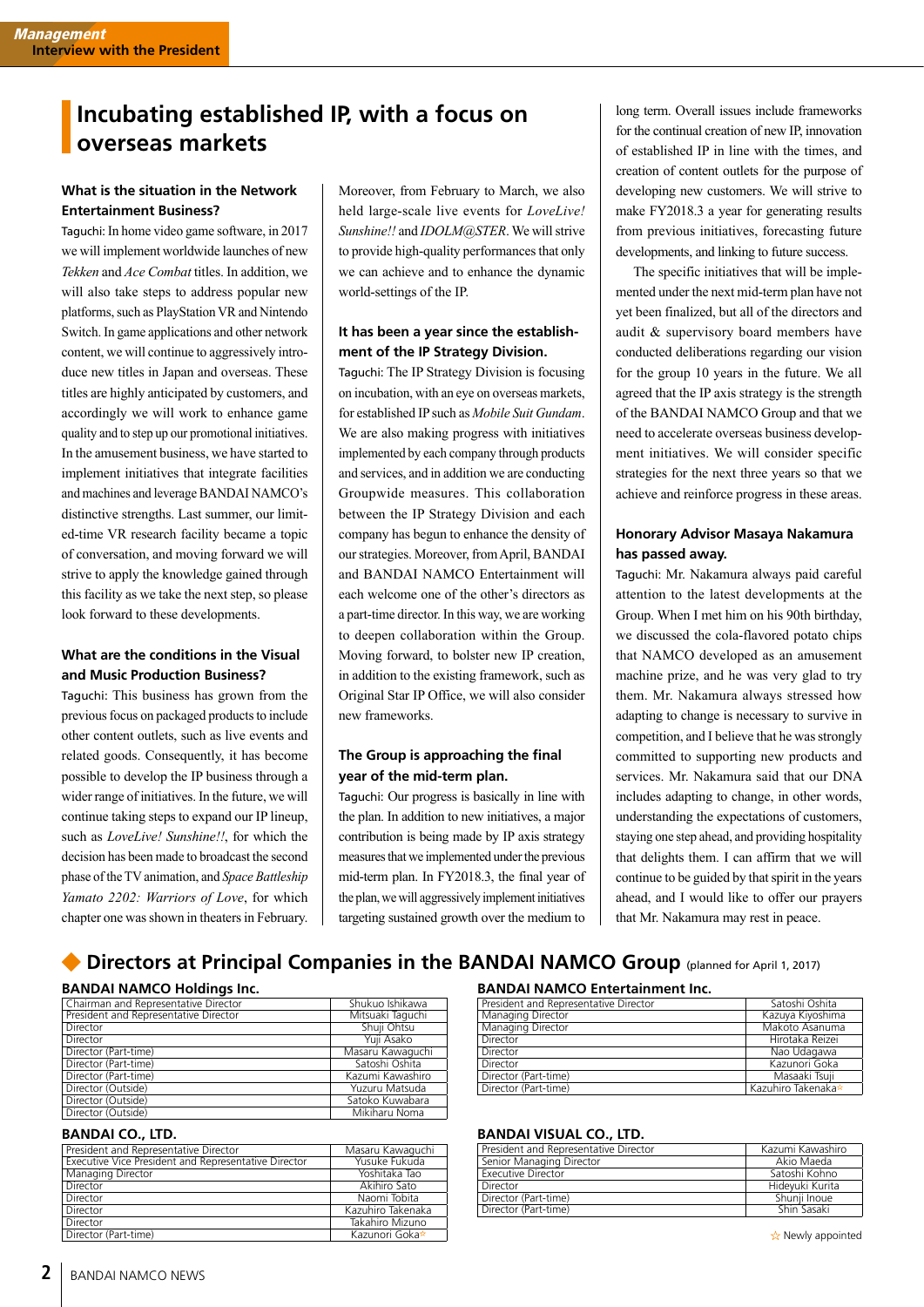### **Changes have been made to shareholder benefits.**

Taguchi: We have a system under which shareholders choose from multiple shareholder benefits in accordance with points (awarded on the basis of number of shares held to shareholders holding 100 or more shares as of the end of March each year). Recently, as a new option for shareholders holding 500 or more shares, we added reproductions of specially

created illustrations of popular IP that has been rolled out by the Visual and Music Production Business. For further information, please see the Company website.

# **Do you have a message for shareholders?**

Taguchi: The pace of change in the operating environment continues to increase, and consumer preferences are diversifying. In this setting, the

# **Masaya Nakamura, the Founder of NAMCO and Honorary Advisor of the Company, Has Passed Away**

Mr. Nakamura, who was former Chairman and Representative Director of NAMCO; Honorary Advisor of BANDAI NAMCO Holdings; and Founder of BANDAI NAMCO Entertainment and NAMCO, passed away on January 22, 2017.

In 1955, Mr. Nakamura established a company that was the predecessor of NAMCO. Operations started with the installation of two mechanical horse rides on the roof of a department store named Matsuya in Isezakicho, Yokohama. Under Mr. Nakamura's leadership, NAMCO recorded growth as an entertainment company, and in line with the changes in society the company expanded its business fields to include amusement facilities, theme parks, arcade game machines, and home video game software. These initiatives included *PAC-MAN*, which was launched in 1980 and became a major worldwide hit. *PAC-MAN* was recognized by Guinness World Records as the "most successful coin-operated arcade game," and Mr. Nakamura was highly regarded around



Became Honorary Advisor of BANDAI NAMCO Holdings.



the world as the "Father of *PAC-MAN*." With a philosophy of treasuring each passing moment, Mr. Nakamura did his utmost to lead the growth of NAMCO, and through a wide range of association activities he also worked to contribute to the advancement of the game industry as well as the entire amusement industry and to the development of visual-related businesses.

The creation of the BANDAI NAMCO Group through the 2005 management integration of BANDAI, and NAMCO was realized in part due to Mr. Nakamura's strong commitment to building the company into an entertainment group that could gain momentum in global markets.

In the future, the BANDAI NAMCO Group will continue to follow the founding philosophy of offering hospitality, providing dreams for people, and taking responsibility and pride in having "fun" as our job. We will continue striving to provide Dreams, Fun and Inspiration to people around the world.

most important thing is to provide products and services in forms that match the times and inspire customers. I encourage all employees to maintain a focus on customers, continually reconfirm their needs, and provide value, and thereby turn those results into quantitative success. I would like to ask our shareholders for their continued support in the future.



<Background>

|                                  | December 24, 1925 Born in Tokyo Prefecture                                                                                         |
|----------------------------------|------------------------------------------------------------------------------------------------------------------------------------|
| March 1948                       | Graduated from the shipbuilding department<br>of Yokohama Higher School of Technology<br>(currently, Yokohama National University) |
| June 1955                        | Founder, Representative Director, and President<br>of Nakamura Manufacturing Company                                               |
| June 1977                        | Company name changed to NAMCO LIMITED                                                                                              |
| May 2002                         | Chairman and Representative Director of<br>NAMCO LIMITED                                                                           |
| September 2005                   | Honorary Advisor of BANDAI NAMCO<br>Holdings Inc.                                                                                  |
| April 2006                       | Chairman of BANDAI NAMCO Games Inc.<br>(currently, BANDAI NAMCO Entertainment<br>Inc.), Chairman of NAMCO LIMITED                  |
| June 2006                        | Founder of BANDAI NAMCO Games Inc.,<br>Founder of NAMCO LIMITED                                                                    |
| <major commendations=""></major> |                                                                                                                                    |
| April 1986                       | Medal of Honor (Medal with Blue Ribbon)                                                                                            |
| October 1997                     | MITI Minister's Award for Individual Contribu-<br>tions to the Promotion of Informatization                                        |
| April 2007                       | The Order of the Rising Sun, Gold Rays with<br>Rosette                                                                             |
| January 2017                     | Court rank: Junior fifth rank (investiture)                                                                                        |

#### **Obituary**

Masaya Nakamura always placed a high priority on the determination of employees who thought "I want to do this," and he gave many opportunities to young employees. His management style was to give opportunities to highly motivated employees, even if those employees were occasionally reckless. That management DNA is a part of my own working style. He did not simply leave things up to employees. He focused extremely closely on such product creation elements as game play and design.

Mr. Nakamura made a significant contribution to the development of the game industry, which today is one of the industries that is representative of Japan. He served for many years as an officer of industry organizations. In these positions, he worked to address not only industry growth but also IP-related issues, such as countermeasures for counterfeit goods. Mr. Nakamura's success in the early days of the game industry played a significant role in the social recognition of the industry.

As a supervisor, he set high standards, but I learned a tremendous amount from him, and I would like to offer my prayers that Mr. Nakamura may rest in peace.

#### Shukuo Ishikawa Chairman & Representative Director, BANDAI NAMCO Holdings Inc.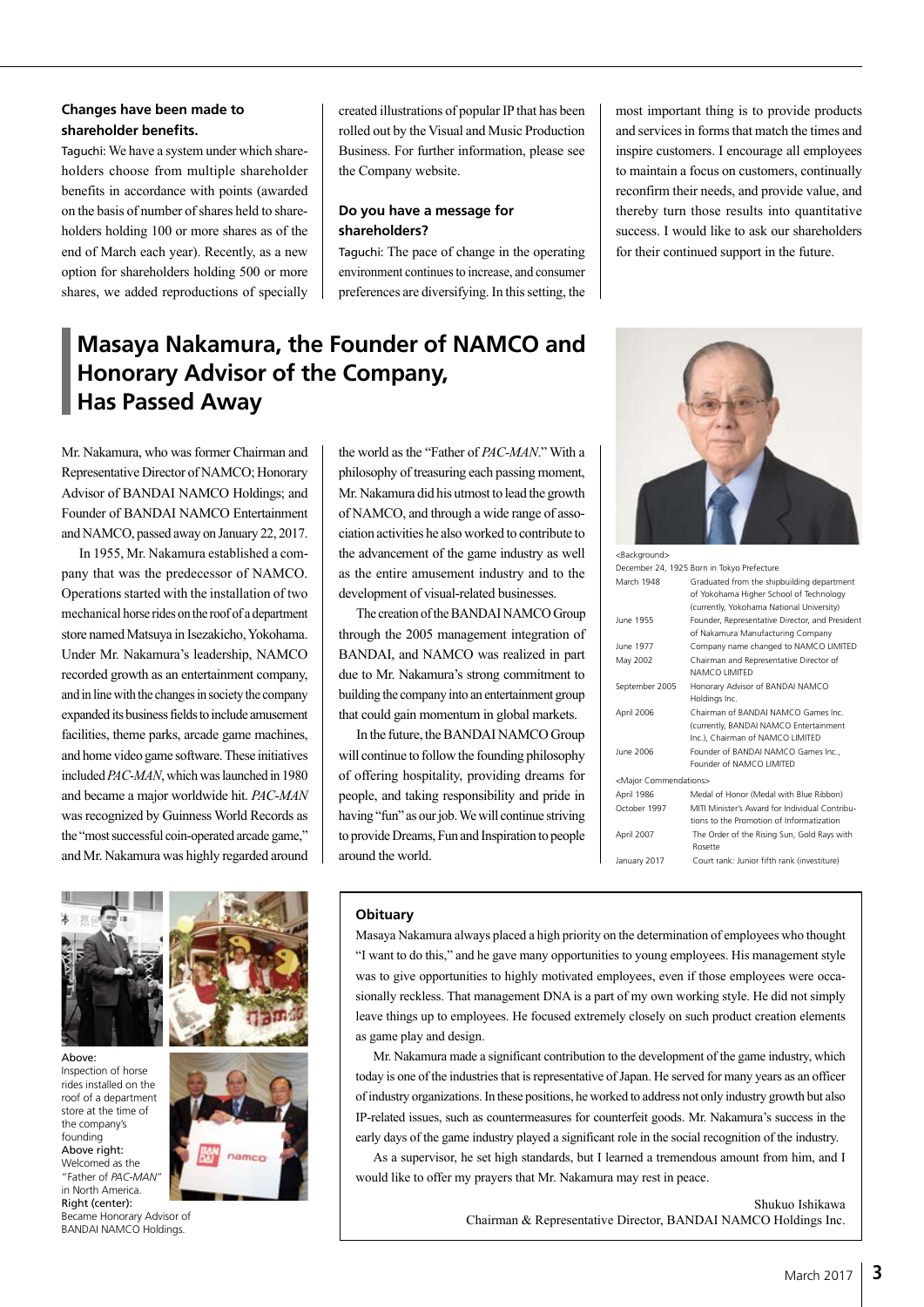# **Aiming to increase corporate value by promoting the exchange of opinions from objective viewpoints and strengthening the oversight function of the Board of Directors**

To succeed in global competition in a rapidly changing industry, the BANDAI NAMCO Group believes that it must build a robust management foundation (corporate governance). Based on this approach, to strengthen the management oversight function, the Group has appointed a total of 6 independent officers — 3 independent outside directors and 3 independent outside audit & supervisory board members. In addition, with the objective of evaluating the functioning of the Board of Directors from an objective viewpoint, the Group has established the Independent Directors and Audit & Supervisory Board Members Committee, which is composed only of independent officers.

Yuzuru Matsuda, who is the chairman of the Independent Directors and Audit & Supervisory Board Members Committee and an outside director, was asked about his impressions of and expectations for the BANDAI NAMCO Group.

# **Would you describe your background?**

Matsuda: My specialties are fermentology and applied microbiology. After completing a doctorate program at university, I joined Kyowa Hakko Kogyo, where, in the research department, I was involved for many years in research activities looking for microorganisms that could be seeds for pharmaceuticals. After working as the head of the Pharmaceutical Research Institute, I moved to the Comprehensive Planning Office, and in the following year, 2003, I became president. As a result of the merger with Kirin Pharma Company, the company became Kyowa Hakko Kirin, where I subsequently served as president until 2012.



An offsite meeting, including Outside Directors and Outside Audit & Supervisory Board Members, was held as a kick-off meeting for medium to long term planning.



Dynamic discussions are held at all meetings of the Board of Directors.

#### **What is your motto as a manager?**

Matsuda: "Nothing happens unless first a dream." These are the words of American poet Carl Sandburg. In company management, I have used the planning method known as backcasting, where one first clarifies the future vision and objectives and then works backward to determine what needs to be done to achieve them.

# **Would you discuss the details of your appointment as outside director at BANDAI NAMCO?**

Matsuda: When I retired as president of Kyowa Hakko Kirin, I thought that I would like to utilize my experience at some position in the business world, especially in a different industry. I spoke with Shukuo Ishikawa, who was president at that time (currently, chairman), and that was how the process got started. In regard to BANDAI NAMCO, I have children and grandchildren, so I knew about *Mobile Suit Gundam* and *Ultraman*, but I did not have any detailed knowledge about the entertainment industry or about what type of business BANDAI NAMCO was conducting. However, the essence of management does not change. Leveraging my experience and knowledge as a manager, such as in overseas expansion and M&A activities, I will strive to offer advice and suggestions to managers from a third-party viewpoint.

# **After your appointment, what was your impression of BANDAI NAMCO's corporate culture?**

Matsuda: The employees seemed to be naturally enjoying their work in casual clothing, and my impression was that the Company was not overly focused on form or style. I also had the impression that the General Meeting of Shareholders is not simply a formality. The Company takes a sincere approach to meeting with stakeholders. I was pleased to see how much time the officers took to carefully answer each question. I think that this was an indication of everyone's awareness of the importance of treating customers and fans well.

Meetings of the Board of Directors are extremely positive and frank, and there has never been a time when I was hesitant to say something. I say everything that I want to. Accordingly, I have a high evaluation of the Board of Directors' system and method of operation.

# **You are working as the chairman of the Independent Directors and Audit & Supervisory Board Members Committee, which is composed of independent officers.**

Matsuda: The primary role of the Independent Directors and Audit & Supervisory Board Members Committee is checking on the operation of the Board of Directors, which is responsible for Group management. The expertise of the outside directors in regard to the Company's business operations may not reach that of the Company insiders, but they can offer opinions that would not be offered by insiders and there are issues that can be seen more clearly by outsiders than by insiders, and accordingly outsiders are providing opinions from an objective viewpoint. If they have any doubts about management, they can raise objections. Even if they don't have objections, the outsiders are leveraging their experience while facilitating a broad-minded exchange of opinions about agenda items.

I think there are three essential elements for management — transparency, fairness, and speed. As an outside director, I am looking at whether there is a dynamic exchange of opinions at meetings of the Board of Directors, and if the board is functioning and being administered in a sound manner, from the viewpoint of these three elements. The evaluation of the Independent Directors and Audit & Supervisory Board Members Committee, which is a third-party entity, is that the issues addressed by the Board of Directors are handled in a way that leads to increases in corporate value for all stakeholders. Moving forward, I will personally strive to fulfill my role as an outside officer and a member of the